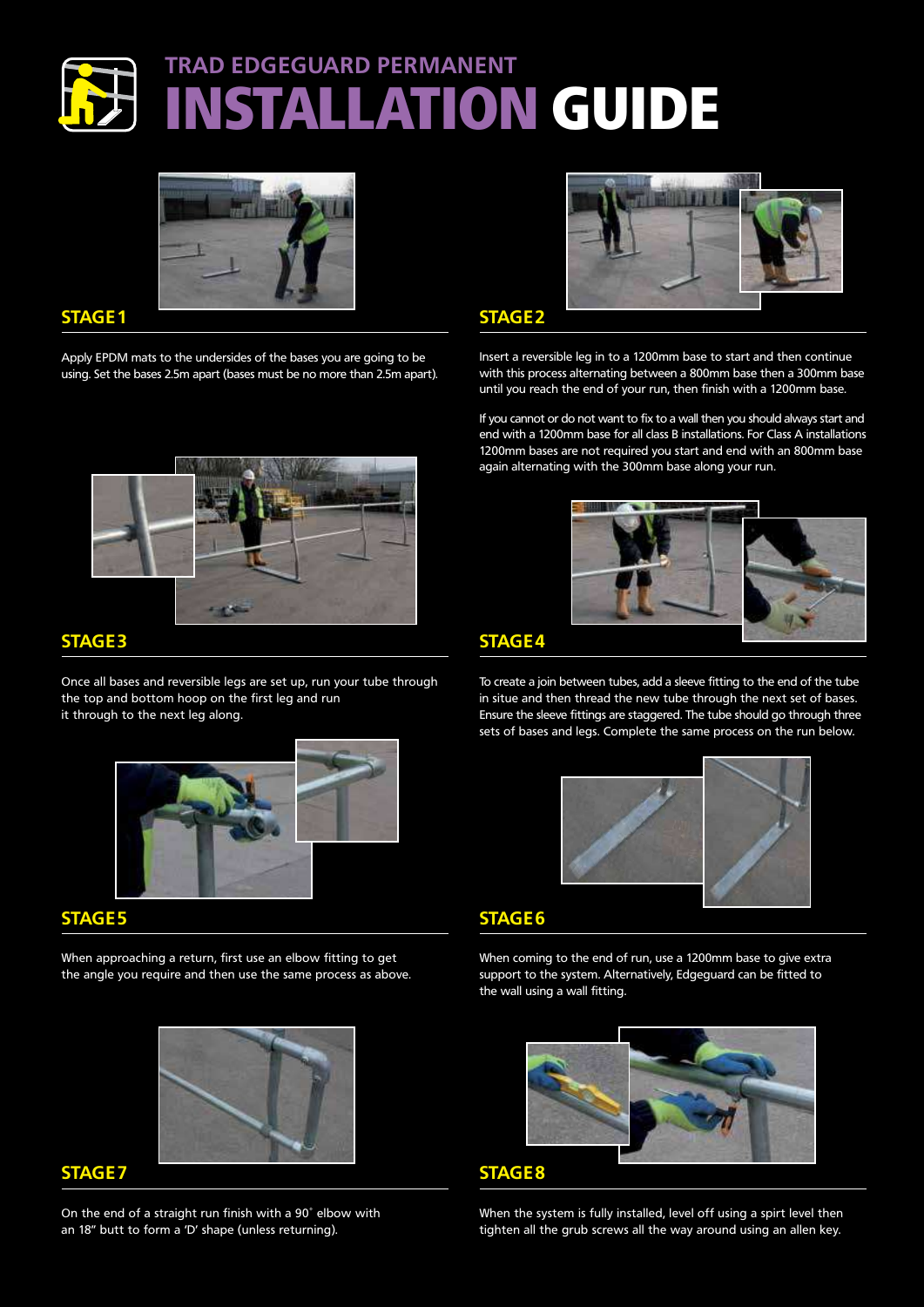# **TRAD EDGEGUARD TEMPORARY INSTALLATION GUIDE**



#### **STAGE 1**

Ensuring you are a safe distance from the roof edge i.e. minimum of two metres, lay Edgeguard leg flat on the roof and adjust flat foot to required size i.e. standard 200mm to include toe board 250mm. These measurements are guidelines only, adjustments could be 40mm either way.



#### **STAGE 3**

Insert radial arm into counterweight and fasten with T keys. Radial arm and weight to be fitted from the first leg, and every 2nd leg thereafter, giving you one every 5m.



**STAGE 2**

Insert a 6.4m tube through top ring on legs, leaving 1.9m of tube in line with previously erected Edgeguard handrail, then fasten the T keys.



#### **STAGE 4**

Stand frame up and move into position on the roof with one man at each end, making sure that operatives are behind the assembly and that a completed handrail height of 1.1 metres has been achieved. Once in position, man (1) holds frame. Man (2) fits counterweight and radial arm into the required legs. Once fitted fasten the T keys on rear of legs. Then whilst standing behind the erected guardrail frame insert sleeves coupler onto tube ends for continuation of handrail.



#### **STAGE 5**

Stand frame upright on the roof with one man either end of frame, move into position inserting tube end into sleeve coupler and tighten. Once tightened, man (1) holds frame while man (2) inserts radial arm and counterweight into end legs and then fasten the T keys.





### **STAGE 6**

No two sleeve couplers should be within the same bay in between legs. Once top handrail has been fully erected you can start to insert bottom rail making sure all sleeve couplers are staggered. Once at the end of a straight run a leg with radial arm and flat foot must be placed 1.5m from any return.

## **STAGE 7**

Once the handrail is fully erected and ready for use, if you require a toe board simply place the board in to position and fasten with putlog couplers.